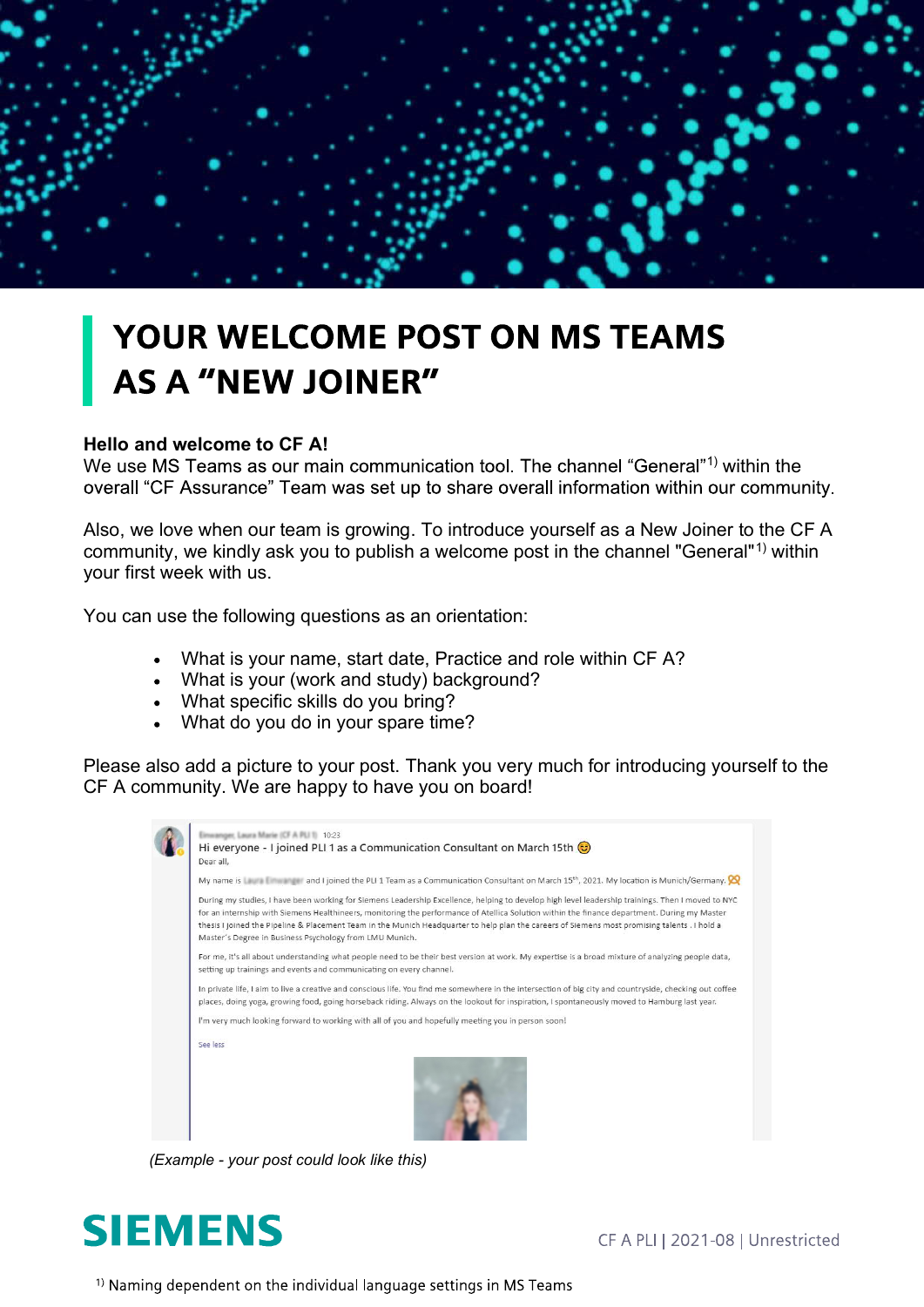## **GUIDE: HOW TO POST ON MS TEAMS**

- 1. Open "MS Teams" as soon as your IT is set up within your first week with us.
- 2. You should already be invited to the Team "CF Assurance" and find it in your list. If not, please contact cfa-pli.cf@siemens.com.
- 3. Click on the channel "General"<sup>1)</sup> and on "New conversation" to write a new post.



4. Click on the icon "A with pencil".

|       | 6                                                    |                 | 8  | $\frac{566433}{46449}$<br>9 |
|-------|------------------------------------------------------|-----------------|----|-----------------------------|
|       | <b>FURNISHER</b>                                     |                 |    | STORAGE S                   |
|       |                                                      | 12 <sup>2</sup> | 13 | 14                          |
| Reply |                                                      |                 |    |                             |
|       |                                                      |                 |    |                             |
|       | Start a new conversation. Type @ to mention someone. |                 |    |                             |
|       |                                                      |                 |    |                             |



<sup>1)</sup> Naming dependent on the individual language settings in MS Teams